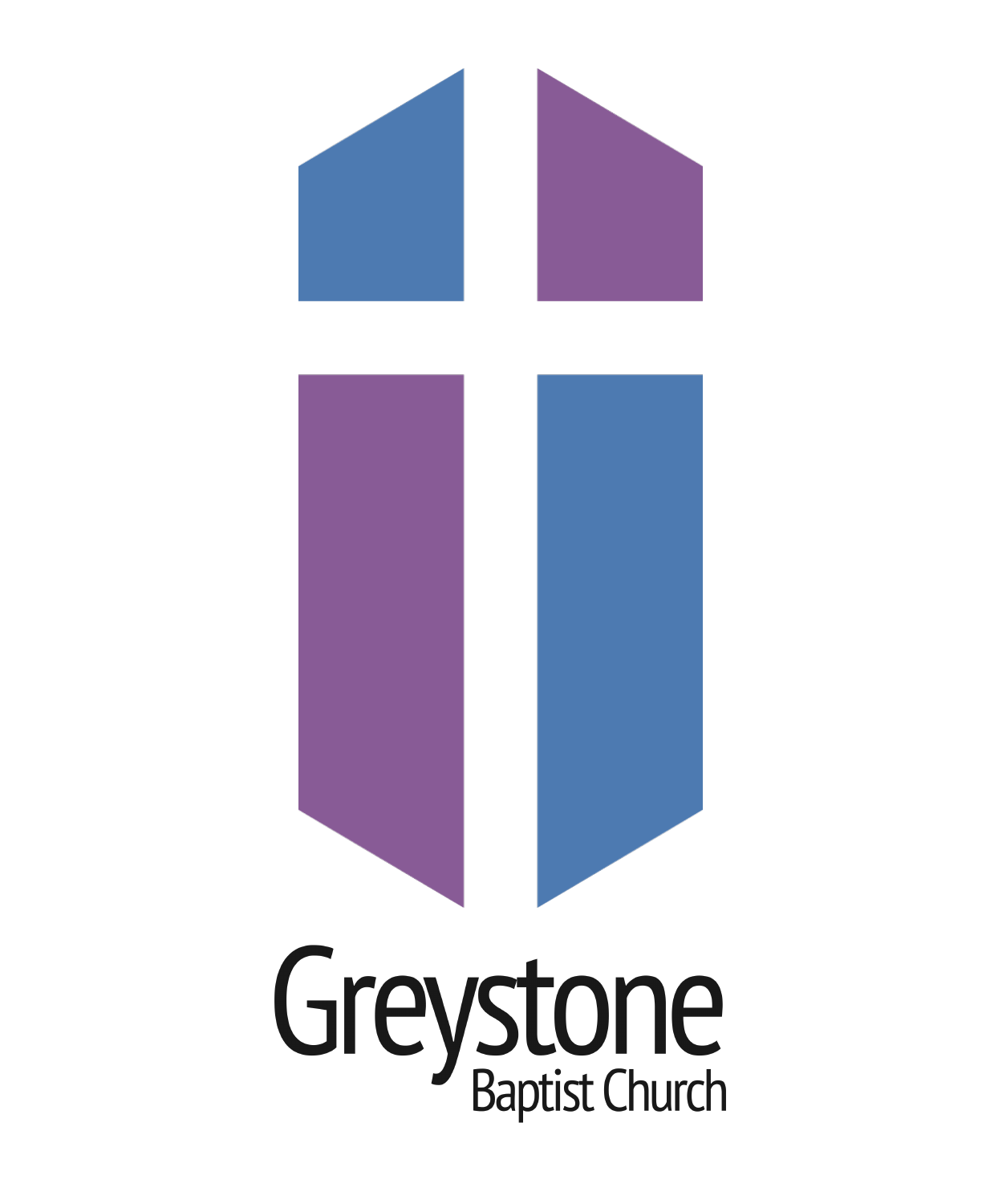With Christ as the Cornerstone, we will build a church of living stones,<br>where every member is a minister and is equipped to express God's love<br>by word and deed to all people.

Based on I Peter 2:5, 6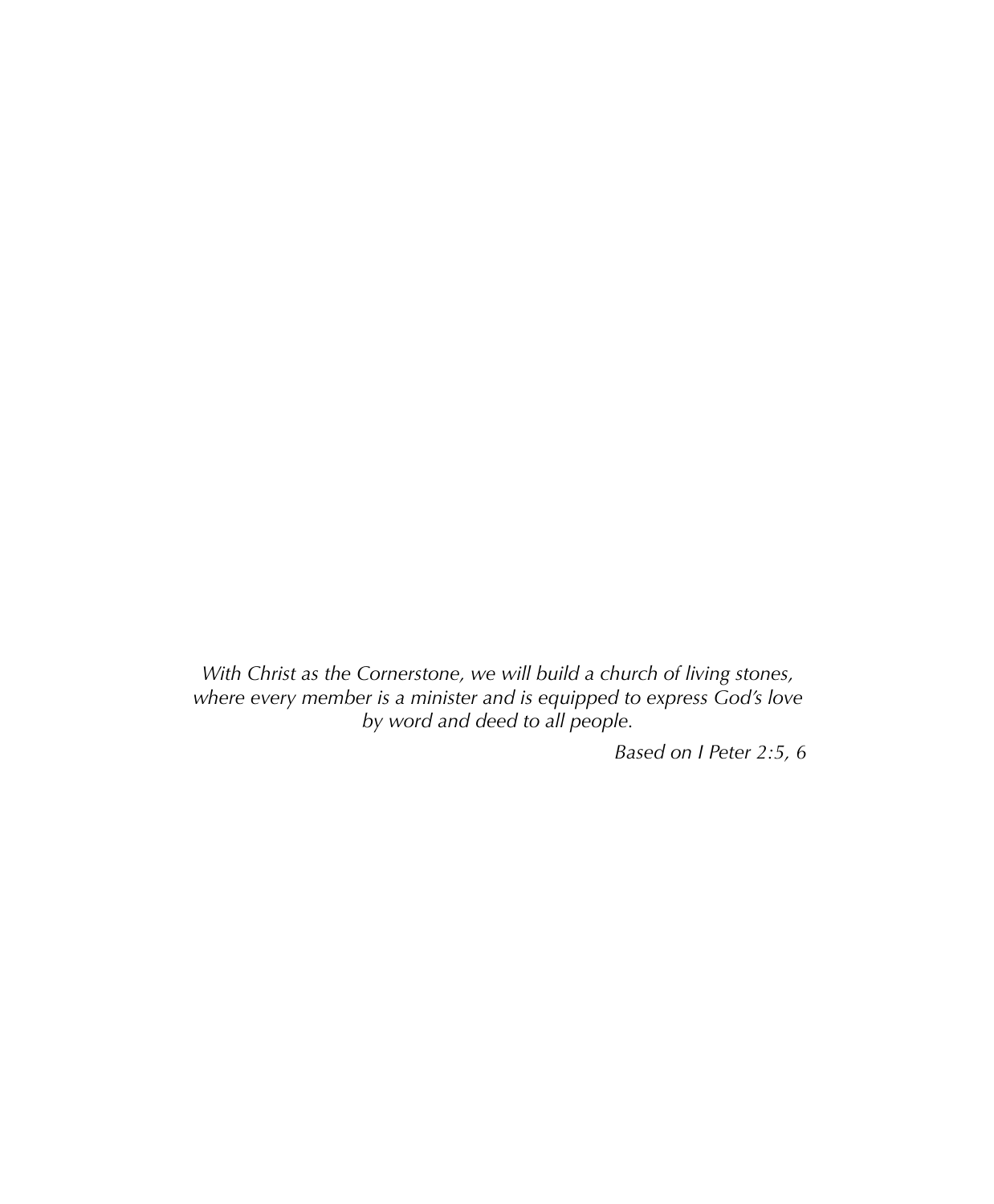# **The Worship of God**  Fifth Sunday of Easter May 15, 2022

*All are invited to sing during worship! Masks are recommended but not required. For anyone who would like to wear a mask but does not have one, they are available at the back of the sanctuary.* 

**Prelude** Things Now Living" **arr.** John Purifoy Cynthia Griesedieck

**Welcome** Christian McIvor

**Sung Call to Worship** "So Will I (100 BillionX)" Words and Music by Joel Houston, Christian McIvor Benjamin Hastings, and Michale Fatkin

Verse 1:

God of creation - there at the start, before the beginning of time; With no point of reference, You spoke to the dark and fleshed out the wonder of light.

Chorus 1:

And as You speak, a hundred billion galaxies are born. In the vapor of Your breath, the planets form. If the stars were made to worship, so will I. I can see Your heart in everything You've made, Every burning star a signal fire of grace. If creation sings Your praises, so will I.

Verse 2:

God of Your promise, You don't speak in vain – no syllable empty or void. For once You have spoken, all nature and science follow the sound of Your voice.

(cont'd next page)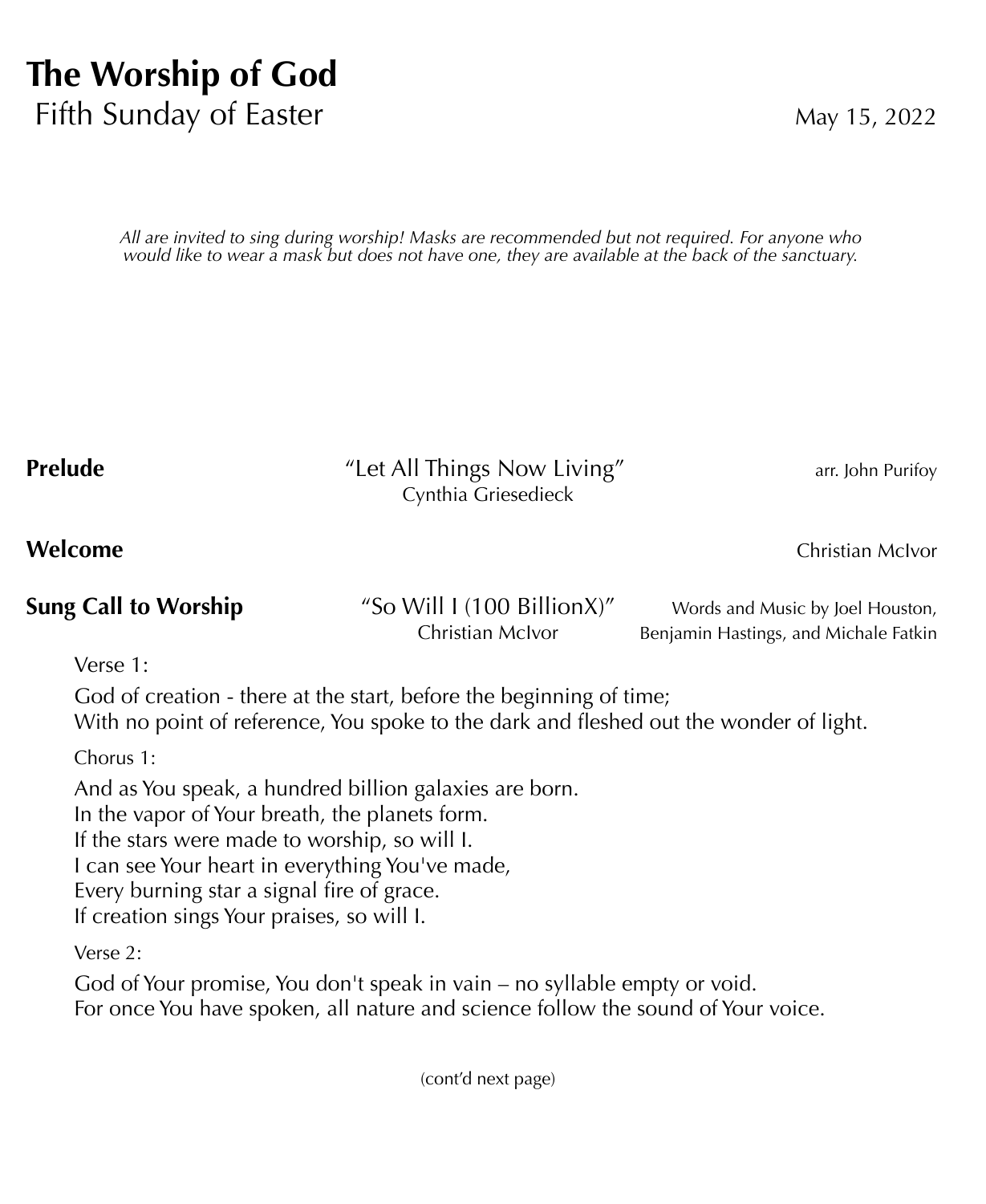Chorus 2:

And as You speak, a hundred billion creatures catch Your breath, Evolving in pursuit of what You said; If it all reveals Your nature, so will I I can see Your heart in everything You say, Every painted sky a canvas of Your grace; If creation still obeys, You so will I; So will I; So will I.

Bridge:

If the stars were made to worship, so will I. If the mountains bow in reverence so will I. If the oceans roar Your greatness so will I. For if everything exists to lift You high so will I. If the wind goes where You send it, so will I. If the rocks cry out in silence, so will I. If the sum of all our praises still falls shy, Then we'll sing again a hundred billion times.

### Verse 3:

God of salvation, You chased down my heart through all of my failure and pride. On a hill You created the light of the world, abandoned in darkness to die.

Chorus 3:

And as You speak, a hundred billion failures disappear Where You lost Your life so I could find it here If You left the grave behind You, so will I. I can see Your heart in ev'rything You've done, Ev'ry part designed in a work of art called love; If You gladly chose surrender, so will I. I can see Your heart eight billion diff'rent ways Ev'ry precious one a child You came to save If You gave Your life to love them, so will I.

Ending:

Like You would again a hundred billion times, But what measure could amount to Your desire; You're the One who never leaves the one behind.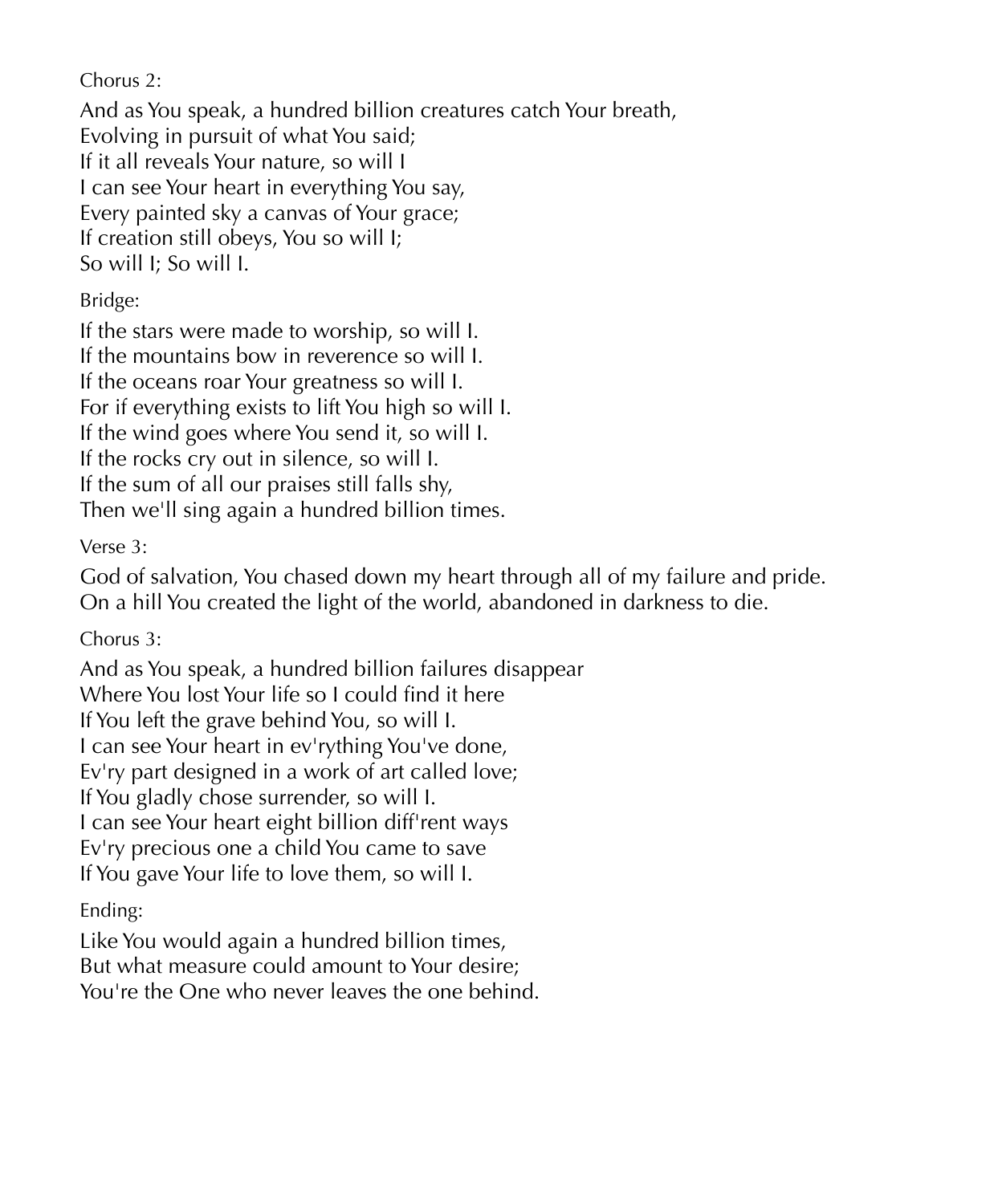**The Opening Hymn 90** "Joyful, Joyful, We Adore Thee" HYMN TO JOY;

Stanzas 1 & 2 Words by Henry van Dyke, Music by Ludwig van Beethoven

 *During the last stanza of our opening hymn, all children are invited to come forward for today's children's sermon.*

### **Children's Sermon April Alston**

*As our offertory anthem is sung, please feel free to place your offering in the plates that are passed, or you can also give online at greystonechurch.org/give.* 

| <b>Offertory Anthem</b>                                                                                                                                                                                                                               | "Jesu, Joy of Man's Desiring"<br><b>GBC Adult Choir</b>                                                                                                                                                                                                                                        | By Johann Sebastian Bach,<br>arr. Wayne Howorth |
|-------------------------------------------------------------------------------------------------------------------------------------------------------------------------------------------------------------------------------------------------------|------------------------------------------------------------------------------------------------------------------------------------------------------------------------------------------------------------------------------------------------------------------------------------------------|-------------------------------------------------|
|                                                                                                                                                                                                                                                       | Jesu, joy of man's desiring, holy wisdom love most bright,<br>Drawn by Thee, our souls aspiring, soar to uncreated light.<br>Word of God our flesh that fashioned, with the fire of life impassioned.<br>Striving still to Truth unknown, soaring dying, 'round Thy throne.                    |                                                 |
|                                                                                                                                                                                                                                                       | Through the way where hope is guiding, hark what peaceful music rings!<br>Where the flocks in Thee confiding, drink of joy from deathless springs.<br>Theirs is beauty's fairest pleasure, theirs is wisdom's holiest treasure.<br>Thou dost ever lead Thine own, in the love of joys unknown. |                                                 |
| † Doxology                                                                                                                                                                                                                                            | "Praise God from Whom All Blessings Flow"                                                                                                                                                                                                                                                      | LASST UNS ERFREUEN                              |
| Praise God, from whom all blessings flow;<br>praise Christ, all people here below;<br>O praise God! Alleluia!<br>Praise God above, ye heavenly host;<br>Creator, Christ, and Holy Ghost.<br>O praise God! O praise God! Alleluia! Alleluia! Alleluia! |                                                                                                                                                                                                                                                                                                |                                                 |
| <b>Prayer of Dedication</b>                                                                                                                                                                                                                           |                                                                                                                                                                                                                                                                                                | John Meyer                                      |
| <b>Scripture Reading</b>                                                                                                                                                                                                                              | Genesis 8:18-22, 9:8-17                                                                                                                                                                                                                                                                        | Chris Austin                                    |
| <b>Sermon</b>                                                                                                                                                                                                                                         | "Becoming Covenantal Partners (Again)" Chrissy Tatum Williamson                                                                                                                                                                                                                                |                                                 |
| <b>Silent Reflection</b>                                                                                                                                                                                                                              |                                                                                                                                                                                                                                                                                                |                                                 |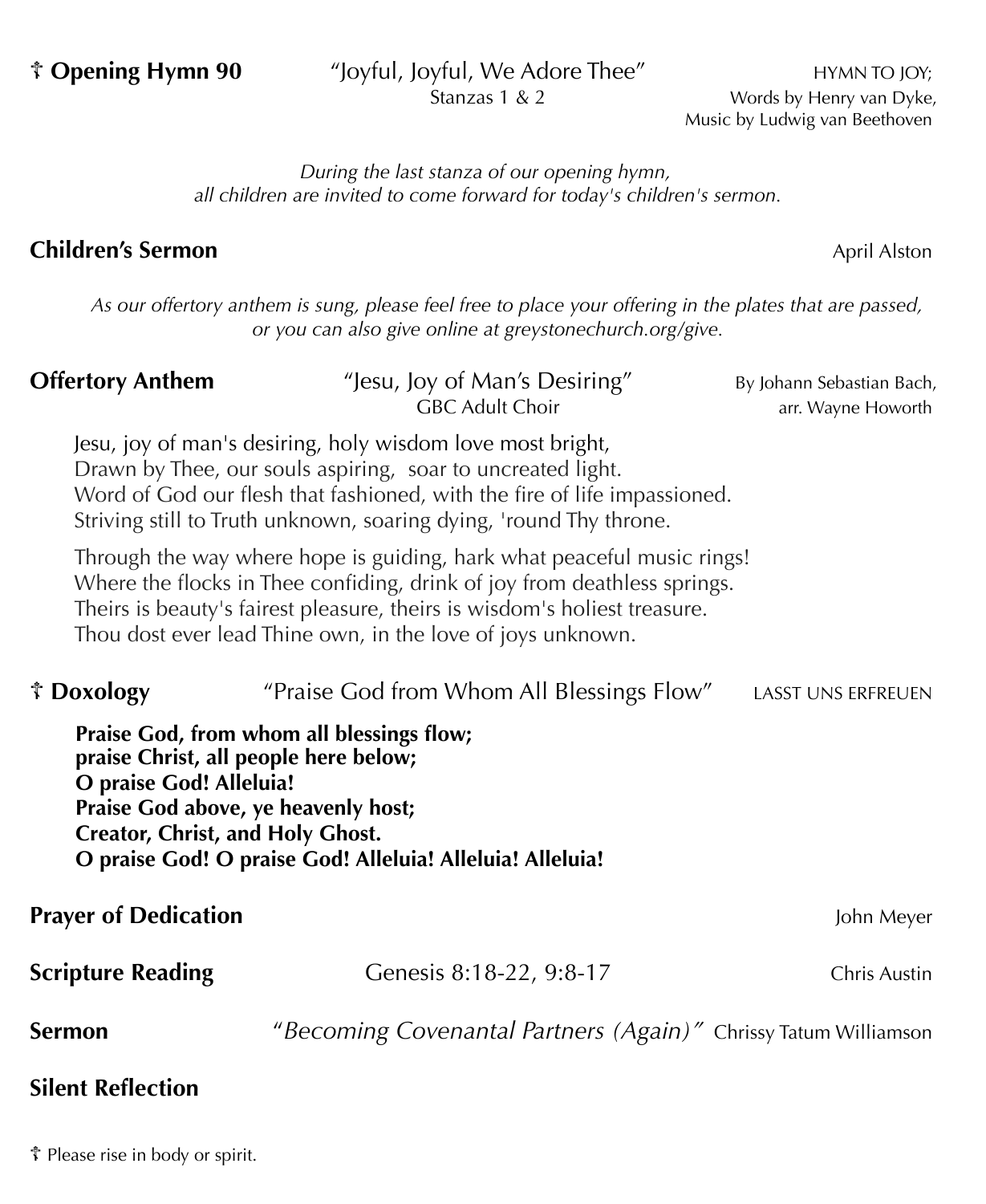### ☦ **Musical Reflection** "Over the Rainbow/What a Wonderful World"

arr. Israel Kamakawiwo'ole

### **Ooh…**

**Somewhere over the rainbow, way up high; And the dreams that you dreamed of once in a lullaby… Oh, somewhere over the rainbow, blue birds fly And the dreams that you dreamed of, Dreams really do come true, ooh…** 

**Someday I'll wish upon a star, wake up where the clouds are far behind me. Where trouble melts like lemon drops high above the chimney tops, that's where you'll find me Oh, somewhere over the rainbow, blue birds fly And the dream that you dare to – oh, why, oh, why can't I?**

**Well, I see trees of green and red roses too, I'll watch them bloom for me and you. And I think to myself, "What a wonderful world."** 

**Well, I see skies of blue and I see clouds of white, And the brightness of day, I like the dark. And I think to myself, "What a wonderful world."** 

**The colors of the rainbow, so pretty in the sky, are also on the faces of people passing by. I see friends shaking hands, saying, "How do you do?" They're really saying, "I, I love you."** 

**I hear babies cry and I watch them grow They'll learn much more than we'll know And I think to myself, "What a wonderful world, world…"** 

**Someday I'll wish upon a star, wake up where the clouds are far behind me. Where trouble melts like lemon drops high above the chimney tops, that's where you'll find me Oh, somewhere over the rainbow, way up high; And the dream that you dare to – Why, oh, why can't I?** 

### **Pastoral Prayer Anna Beth Cross Anna Beth Cross**

**Invitation** Chrissy Tatum Williamson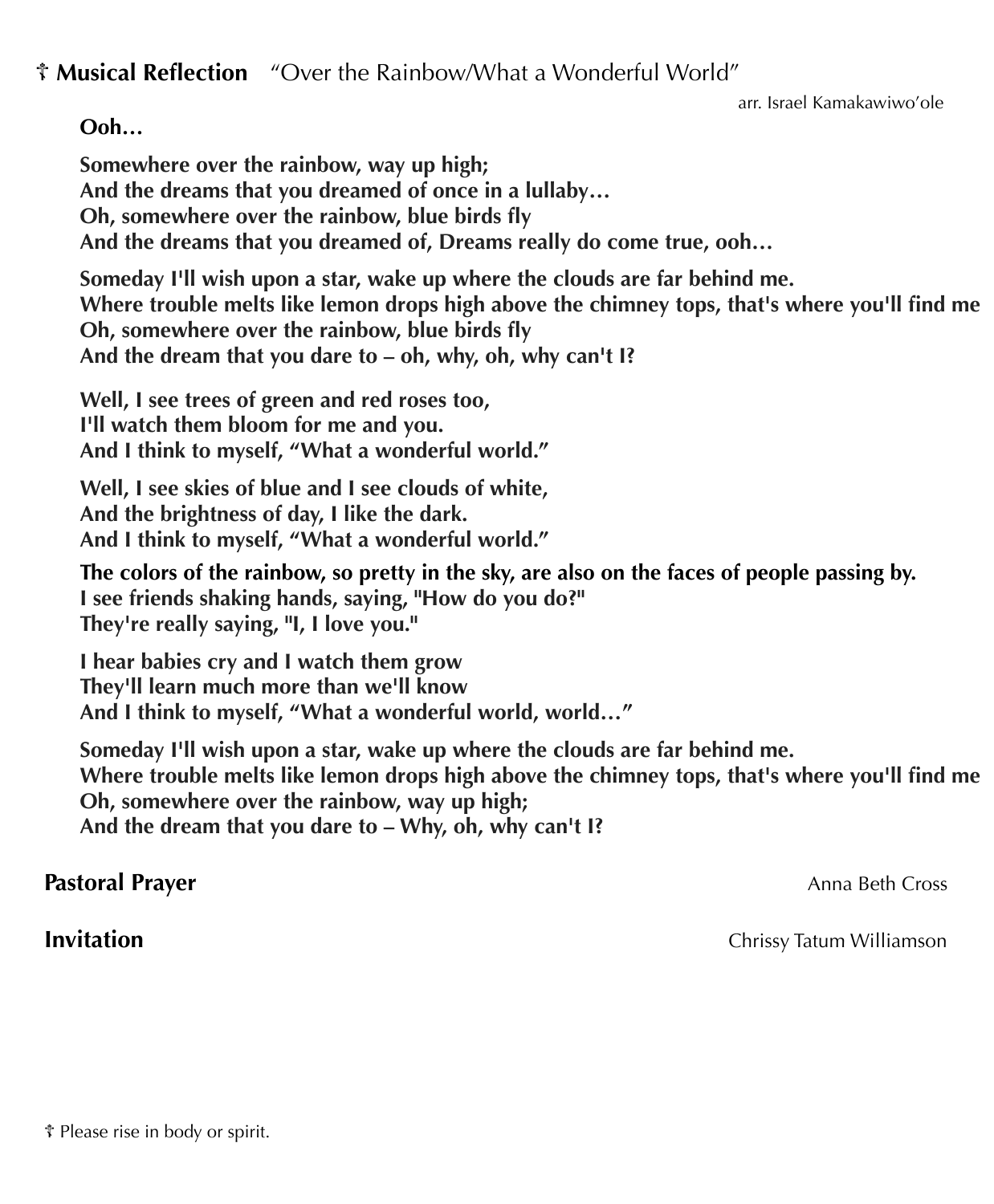